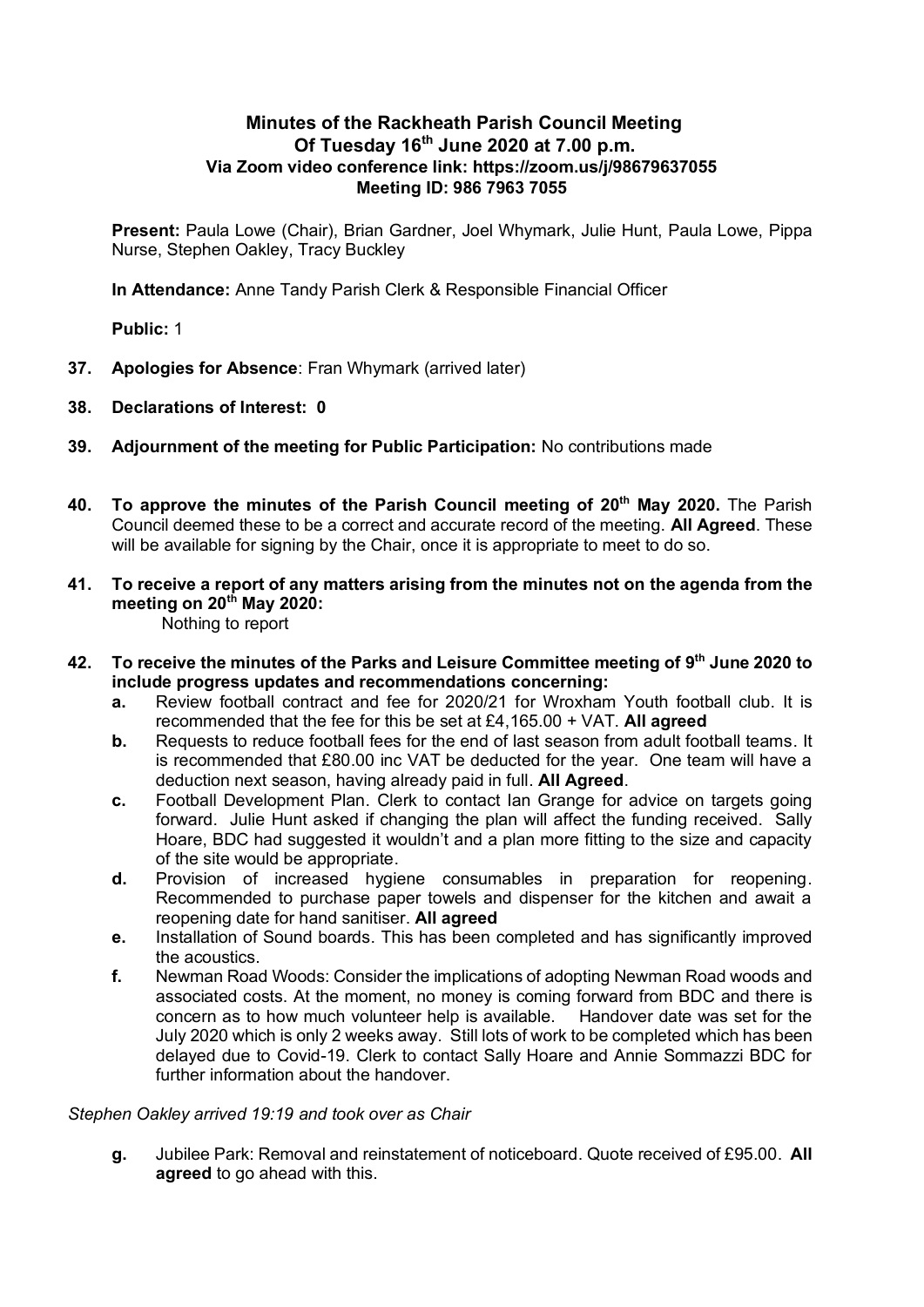#### **43. To receive the minutes of the Planning Committee meeting of 10th June 2020 to include progress updates and recommendations concerning:**

**a. 20200998** Erection of 2 detached houses, Old School Playing Field, Green Lane West, Rackheath, NR13 6LU. Application Type: Full Planning. No objections submitted but a suggestion of yellow lines on the side of the road be considered.

**b. 20200202** Development of up to 165 market and affordable dwellings and 16 supported living bungalows (use class C3) with all matters reserved except access (Outline). Land at Green Lane East, Little Plumstead. Applicant: Halsbury Homes Ltd. Removed Medical Centre and replaced with 16 supported living bungalows. Objected on the grounds that the site is outside the Parish boundary. It was not considered to be the right site for supported living as there are no public transport links, poor outside space allocated to each property and it's too far from the parish centre in which is situated.

**c.** Confirmation submitted that no street lighting will be required on the Rackheath portion of the Salhouse Road development in Sprowston.

**d.** GT16 Progress update. No updates specifically received but plans are progressing, and an Environmental Impact Assessment is to be carried out. The Committee also discussed plans on how to move forward with this once plan are submitted.

**e.** Lovells site opposite the Sole and Heel. They are about to submit an amendment to application which will have 55% affordable, 45% shared ownership due to new funding becoming available. The Neighbourhood Plan does not support enclaves of social housing and the allocation should be spread across developments. Charles Judson offered to meet with Planning to discuss. **All Agreed for this meeting to be set up**.

**44. Accessibility**. Preparing the Council's website to be accessible to a wide range of people with disabilities, from  $23<sup>rd</sup>$  September 2020. Council agreed for this work to be carried out cost effectively and buying in the services as outline in 33(c) below should be agreed.

# **45. To consider the Audit of the Parish Council Accounts 2019/20**

- **a.** Internal Auditors Report & recommendations. Paula Lowe asked about the missing receipts for recycling credits and this could relate to returns for spent ink cartridges through Recycle for Charity. Paula will compile a list of payments received and pass to the Clerk to check against Council bank statements. **All approved.**
- **b.** To approve the Annual Governance Statement in the 2019/20 Annual Governance Annual Return (AGAR) Statement of Accounts. **All approved.**
- **c.** To approve the Statement of Accounts in the 2019/20 AGAR. **All approved.**

#### *Fran Whymark arrived 19:51*

# **46. Accounts**

- **a.** To approve Payments for May 2020. **All Approved**.
- **b.** To note the monthly bank reconciliation to 31<sup>st</sup> May 2020. All Approved.
- **c.** To consider purchasing support to ensure website accessibility by September 2020 costing £45.00 with Steven Jackman via NPTS and Producing accessibility compliant documents in Word and Excel with Helen Fooks via NPTS £40.00. **All Agreed**.
- **d.** Approval of the APC Pest Control invoice for at £576.00 October 2019 October 2020. **All agreed**.

#### **47. Booking Assistant**

Recruitment for temporary cover. Adjourn to July meeting pending the re-opening of the Pavilion. **All agreed**.